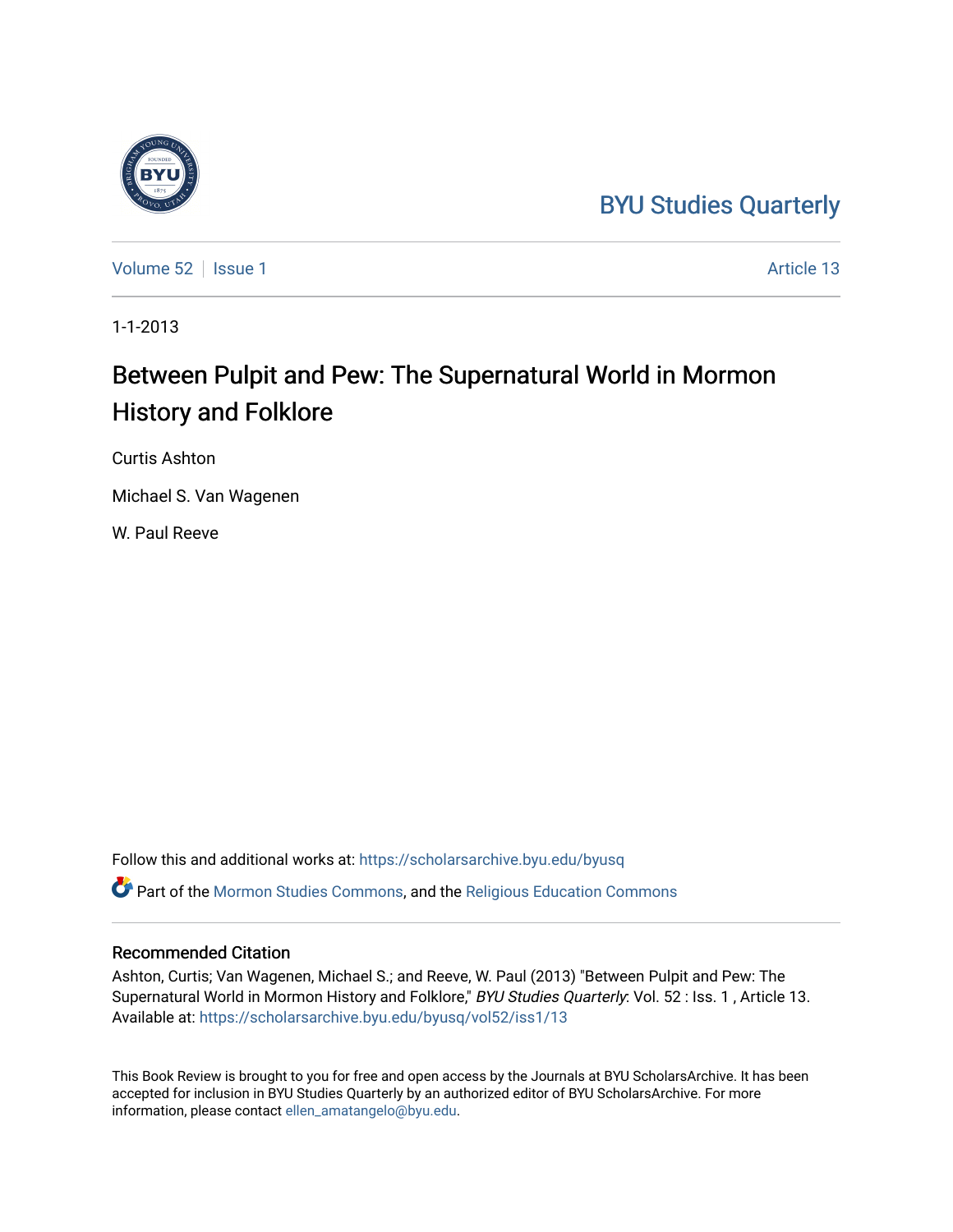W. Paul Reeve and Michael Scott Van Wagenen, eds. *Between Pulpit and Pew: The Supernatural World in Mormon History and Folklore.* Logan: Utah State University Press, 2011.

*Reviewed by Curtis Ashton*

<span id="page-1-0"></span>In an address to a joint meeting of the Utah Historical Society and the Folklore Society of Utah in 1991, folklorist William A. Wilson applauded Folklore Society of Utah in 1991, folklorist William A. Wilson applauded the two organizations for their cooperation over the previous twenty years and then urged even greater cooperation between history and folklore in Utah over the next twenty years.<sup>1</sup> Between Pulpit and Pew serves as one benchmark for measuring just how seriously a rising generation of historians have taken Wilson's challenge. The editors, Paul Reeve and Michael Van Wagenen, are firmly planted in their chosen discipline, each with an impressive start to developing careers that explore contributions to American history not only of Mormon-Americans but also of Mexican-Americans, Native Americans, and African-Americans. With this work, however, these authors, and the four others they have gathered around them, demonstrate their virtuosity in cross-disciplinary conversation. Throughout the book's eight chapters, the stated aim is to "take Latter-day Saint lore seriously and recognize it as an important component of Mormon history" (3). To accomplish this, the authors focused on accounts of the supernatural as meaningful historical evidence in the hope of discovering beliefs, attitudes, and values held by nineteenth- and twentieth-century Saints that cannot otherwise be easily elucidated. As the title suggests, the work focuses on the responsibility of individuals to incorporate the unique cosmological doctrines taught from the pulpit into the everyday behavior of members listening in their pews (11). By paying attention to stories circulating among Church members, the authors are free to explore the dynamic interplay between official Church doctrine and unofficial religious expression over time. The collection includes a foreword by folklorist Elaine Thatcher and a bibliography of primary and secondary sources for further research.

Following the introductory framing chapter from the editors are two chapters that explore a central doctrinal theme: the devil struggling to overthrow the work of the Lord. In "A Mormon Bigfoot," author Matthew

*BYU Studies Quarterly 52, no. 1 (2013)* 183

Published by BYU ScholarsArchive, 2013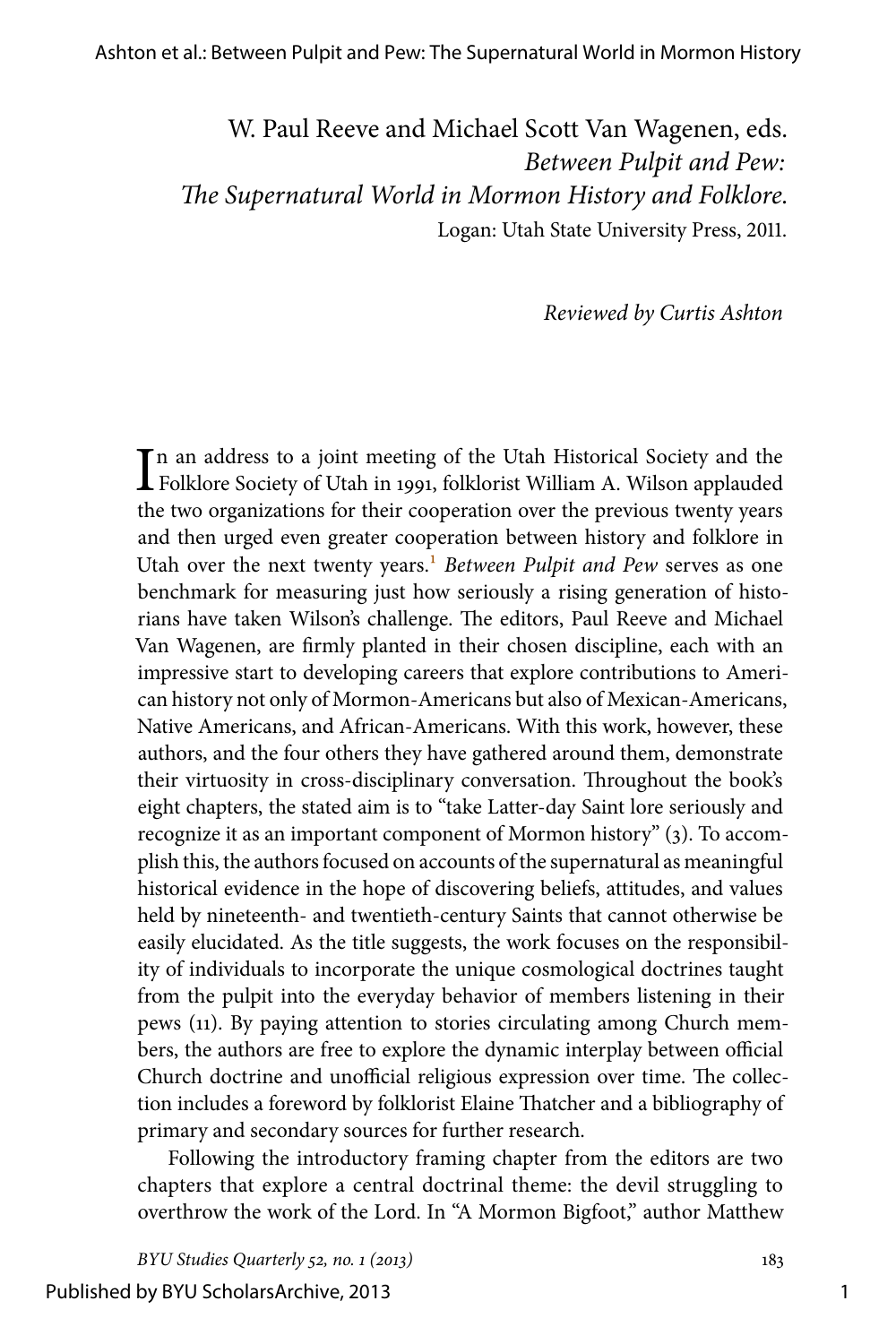Bowman follows the story of Apostle David Patten's 1835 sighting of Cain from nineteenth-century accounts to retellings from the 1980s and 1990s. His analysis demonstrates a shift in the storytelling tradition and attitudes over time that brings the story cycle closer in line with mainstream American accounts of Bigfoot, eliding the overtly religious and especially racist overtones of earlier tellings. Paul Reeve's next chapter on Gadianton robber haunts in southwestern Utah continues the theme of a dynamic transformation of attitudes. The chapter shows that people's concern that evil forces actually inhabit specific places has not eroded over time but that ideas about the inherent evil of Native Americans as descendants of Book of Mormon robbers have eroded. Both Bowman and Reeve are able to leverage recent folklore student field collections in USU's Fife Folklore Archives and BYU's Wilson Folklore Archives to bring their arguments forward from the nineteenth century up to the end of the twentieth. What persists from these accounts is a core belief in the reality of evil forces at work against the Saints, even though the exact nature of evil's embodiment adapts to changing cultural attitudes.

Bowman's next essay deals with accounts of miraculous healing, specifically with raising the dead. His research connects the Mormon practice of healing through the laying on of hands to other evangelical religious traditions. However, he then documents an evolution in Mormon thinking that moves away from an evangelical kind of faith healing, which relies primarily on manifestations of the Holy Ghost, to healing for those with faith in divine priesthood power and authority. The supernatural miracle of healing or even raising the dead through the personal, charismatic power of the gifted healer became rationalized over time, so that within Mormon doctrine there are really two ideas simultaneously at work: God grants power to his servants to raise the dead, but he also allows his children to suffer and die according to the natural order of the world. Examples of priesthood holders who have tried to exercise their authority to reverse the natural order contrary to God's will always end tragically, warning all those who might try their hand at healing that they must do so only when priesthood can combine the will of God with the course of nature.

The theme of combining science with the miraculous continues in the next essay, where Van Wagenen traces an evolution of thinking about UFOs. Many of his examples of UFO sightings are drawn from outside of mainstream LDS beliefs, but he justifies these illustrations as part of Mormon folklore because of their foundations in Joseph Smith's "expansive cosmology" that includes life on other planets, quite unlike other Christian doctrines of his time (124). Indeed, the narrative of Smith's First Vision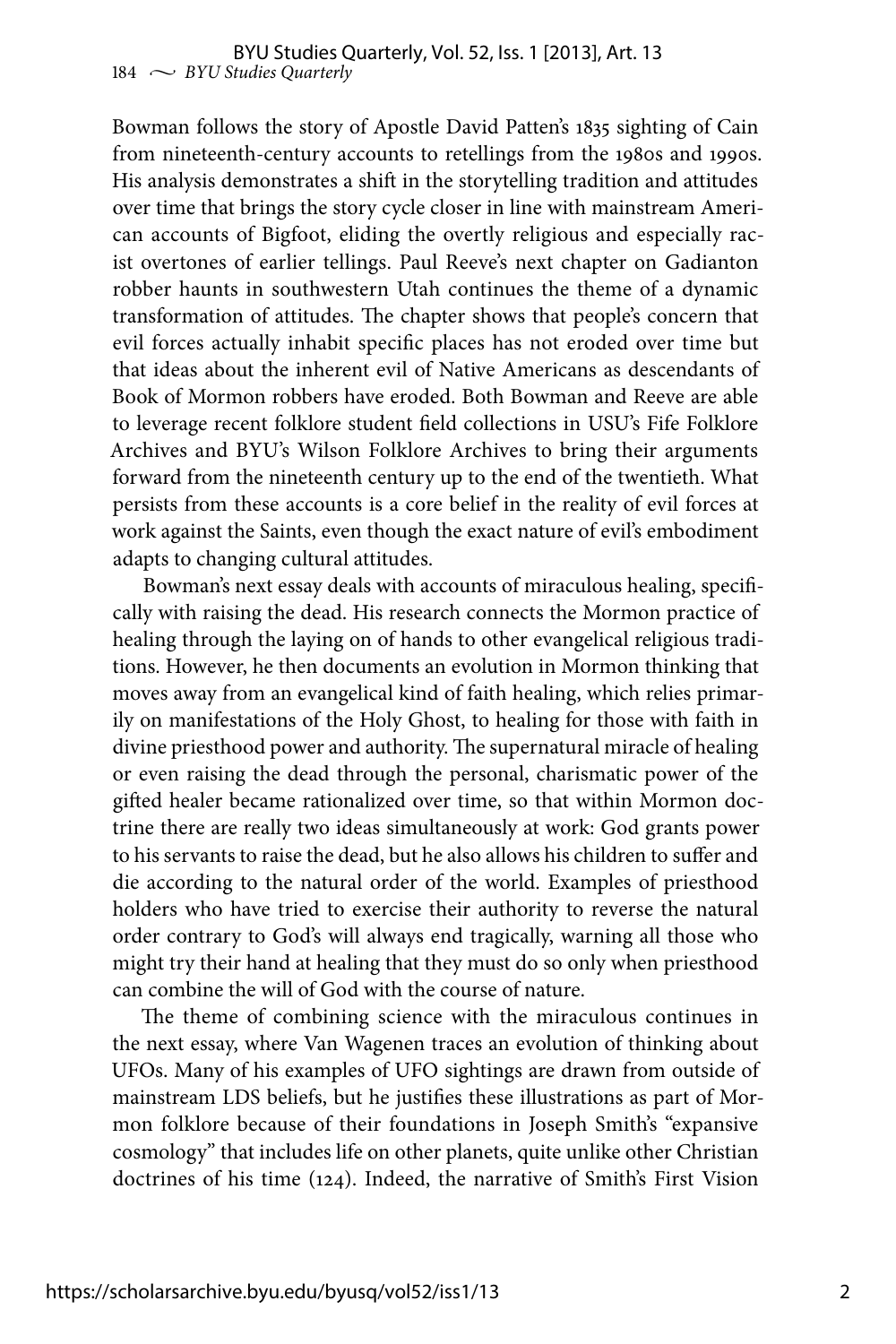could itself be interpreted as a manifestation of alien life forms visiting earth. Van Wagenen concludes the essay by celebrating Mormonism's "theological adaptability" as contributing to its enduring appeal including the present time.<sup>2</sup>

<span id="page-3-0"></span>The next two essays discuss particular places in Utah. Kevin Cantera writes an account of believers in Utah County's Dream Mine, meant to produce gold just in time to save the Church from financial ruin. Alan Morrell focuses on the tale of the Bear Lake Monster, an unidentified large animal that was reported by prominent LDS leaders during the mid-nineteenth century. Both essays demonstrate how such tales cast Utah as a promised land filled with wonderful resources to bless the Saints. Cantera includes perspectives about the mine from a range of believers and nonbelievers. His reliance on personal communications and observations of an actual stockholders' meeting makes this treatment of his subject more like a folklorist's ethnographic perspective of belief as it is actually performed in the daily lives of individuals. In the case of the Bear Lake Monster belief cycle, Morrell shows how the monster transformed into a P. T. Barnum–type entertainment reminiscent of attractions further east. He does not, however, follow the cycle into contemporary arenas of performance. In fact, Elaine Thatcher responded to this essay in the foreword of the book by bringing readers up to date in the transformation of the Bear Lake Monster as a source of local pride and self-parody for tourist commodities and public festival.

The final chapter returns to the notion of miracles, this time the ability to walk on water. Author Stanley Thayne describes how the well-known American legend of walking on water became associated with Joseph Smith and was incorporated into Mormon folklore, mostly by non-LDS adherents. The essay illustrates the ease with which motifs from legend cycles can cross boundaries of time, space, and religious traditions.

The entire collection of essays should be applauded for its breadth of examples, its attention to a range of research methods, and above all for its willingness to accept narrative accounts from ordinary people as a legitimate window into the history of a people. I see students of folklore, American studies, Western studies, and Mormon studies all profiting from reading the collection, as well as anyone who desires to understand the rich cultural diversity within Mormon history and folklore.

Curtis Ashton (who can be contacted via email at byustudies@byu.edu) received his PhD from Indiana University–Bloomington in folklore. He has also received degrees